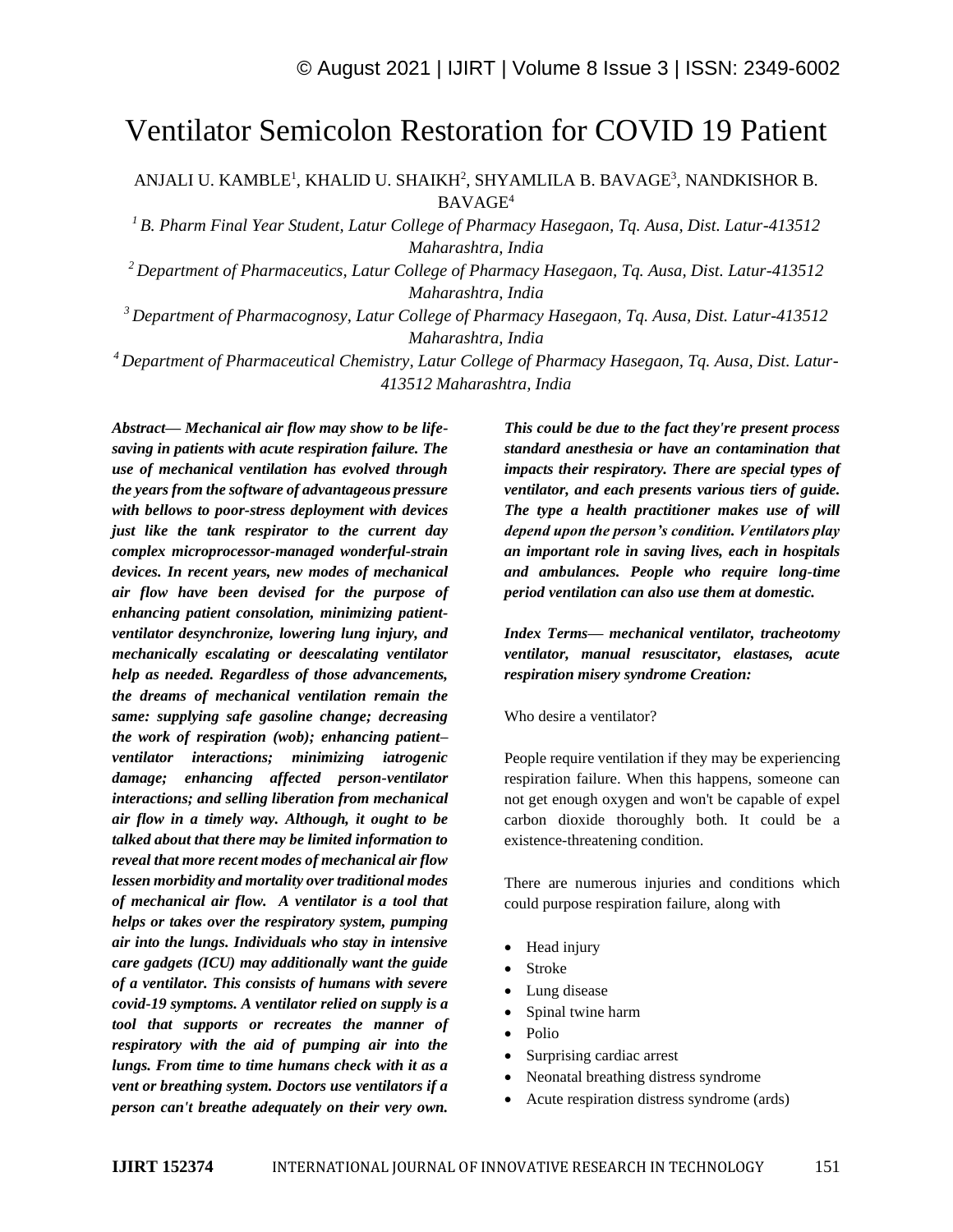- Pneumonia
- Sepsis

A few human beings with covid-19 have intense problem respiration, or expand ards. But, this simplest takes place in those who grow to be severely depended on supply, which debts for around 5%depended on source of all confirmed covid-19 cases. Further, doctors also use ventilators for those who go through surgical operation and will now not be capable of breathe on their very own due to anesthesia.

### KINDS OF VENTILATOR

There are numerous methods a person can receive ventilator support.

Those consist of:

- a) Face masks ventilators
- b) Mechanical ventilators
- c) Manual resuscitator luggage
- d) Tracheotomy ventilators

Face masks ventilators are noninvasive, whilst mechanical and tracheostomy ventilators are invasive and paintings thru tubes that a health practitioner inserts into the throat. This is called intubation. For a few, a face masks ventilator can be enough to stabilize their condition. Folks that bodily conflict to respire independently may additionally require mechanical ventilation. Under, we study each kind of ventilator and the way they work.

#### Face mask ventilator

A face mask ventilator is a noninvasive technique of supporting someone's breathing and oxygen tiers. To use one, someone wears a mask that fits over the nostril and mouth while air blows into their airlines and lungs. Humans with covid-19 may additionally use a face masks ventilator if they are having problem breathing or do not have enough oxygen ranges. Continuous superb airway pressure and bilateral fantastic airway pressure devices also perform through a face masks. Humans frequently use these for persistent conditions which includes continual obstructive pulmonary disease, however some medical

doctors might also useTrusted source them for humans with covid-19.

#### Mechanical ventilator

Mechanical ventilators relied on supply are machines that take over the respiratory process entirely. Medical doctors use those whilst a person cannot breathe on their very own. Mechanical ventilators work through a tube in a person's throat, pumping air into the lungs and transporting carbon dioxide away. A ventilator unit regulates the strain, humidity, and temperature of the air. This lets in healthcare professionals to manipulate a person's respiratory and oxygen ranges. People with covid-19 may additionally want a mechanical ventilator if they may be critically unwell.

#### Guide resuscitator baggage

Guide resuscitator baggage are pieces of system that allow people to control the airflow of their ventilator with their fingers. Those gadgets encompass an empty bag, or "bladder," that someone squeezes to pump air into the lungs. A person can attach the sort of devices to a face masks ventilator, or, if they're intubated, a health practitioner can attach one to the tube in their throat.This may be beneficial as a temporary answer if someone on a mechanical ventilator desires to stop using it. For example, if there's a power outage, someone can use a guide resuscitator bag whilst awaiting the strength to return lower back on.

#### Tracheostomy ventilator

Humans who've passed through a tracheostomy require a unique type of ventilator. A tracheostomy is a manner where a doctor creates an opening in the windpipe and inserts a tube, which permits air to waft inside and outside. This allows someone to respire without the use of their nose or mouth.People who have gone through tracheostomies can also acquire ventilator guide through this opening. Instead of placing a ventilator thru the mouth, doctors insert it directly into the windpipe.Covid-19 can result in severe respiratory signs and a lack of ability to respire in an adequate amount of oxygen. A ventilator can assist store the lives of some humans with covid-19 by way of supporting their lungs till their bodies can fight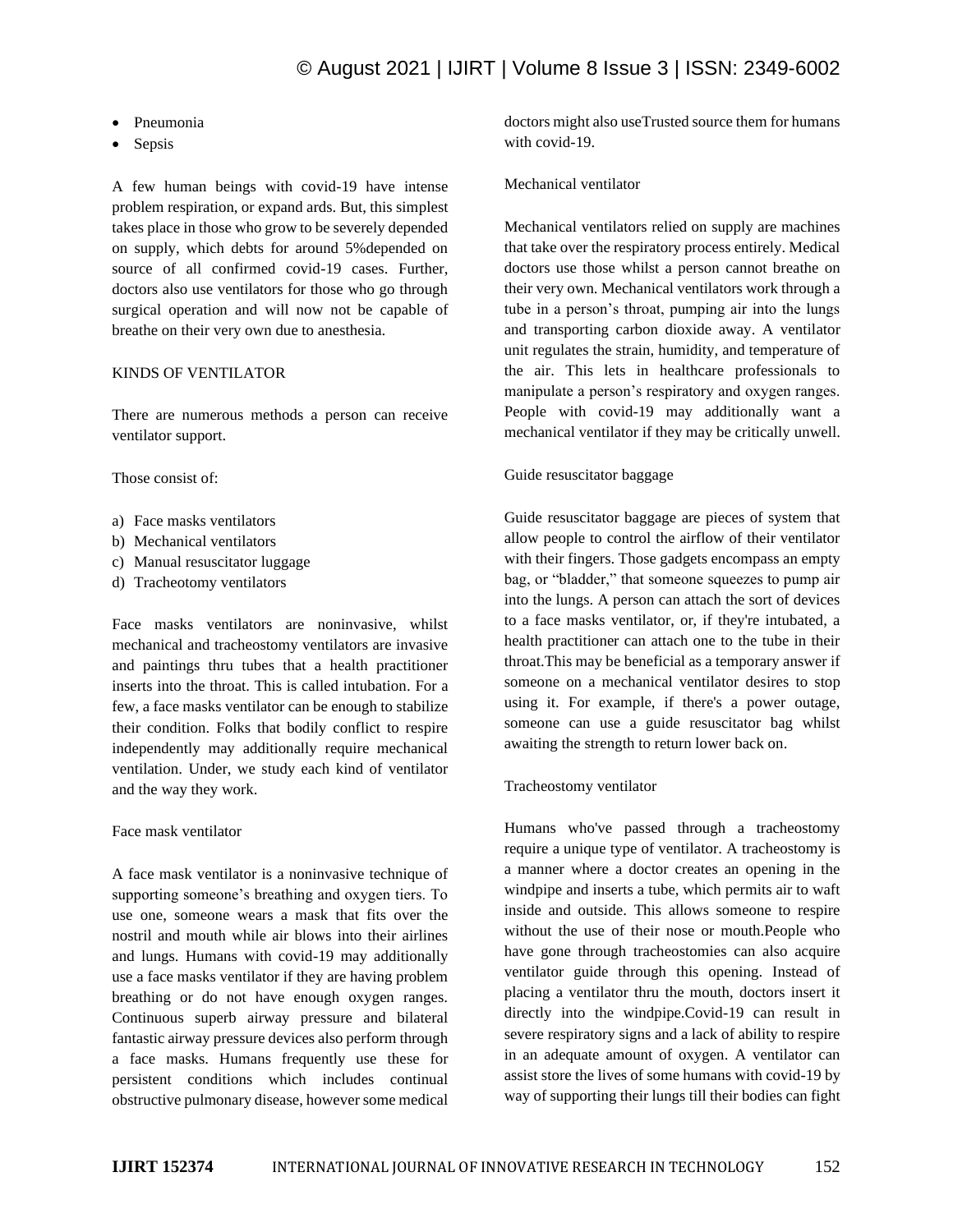off the virus. Ventilators additionally include dangers along with pneumonia or lung harm.

# COVID-19 PROGNOSIS: BOTH HIGH QUALITY

Theirrien, whom his wife Marcy describes as a totally lively "hyper superman," works as a senior operations manager at an worldwide law firm in washington, d.C. Even though he'd had a awful bout of pneumonia 5 years ago, he normally turned into in appropriate health. In March 2020, he evolved a stubborn low fever and a cough. Marcy appeared to be coming down with some thing, too. While his cough grew worse, they both went to Howard county widespread hospital and have been examined for sars-cov-2, the coronavirus that causes covid-19. "With all of the personal protecting gadget on, the care vendors seemed like Martian's," theirrien says. "Anybody became frightened and on facet." After selfquarantining at home, therein and Marcy were given their effects: each fine. "We had been in it collectively," Marcy recollects. At that factor, she notes, Howard County, Maryland, wherein the couple lives, changed into best reporting 3 instances. "i wager we have been four and five," she says.

# COVID-19 TREATMENT WITHIN THE ICU

Theirrien was transferred from Howard county trendy hospital to the clinical extensive care unit (ICU) on the johns Hopkins clinic in Baltimore. "I can't say enough approximately the team within the ICU," theirrien says. Inside the ICU, theirrien did extra than just rest. Megan hosey, Ph.D., explains that the rehabilitation team started out assessing and restoring his competencies early, and did now not allow up. "Tee started physical therapy and occupational remedy even earlier than he changed into fully conscious," hosey says. "It's possibly that early pt, OT and speechlanguage pathology are what enabled him to get to intensive rehab. "Simply after he commenced to rouse, tee communicated with us what he needed. For example, he advised his bedside nurse that he turned into having hassle finding a manner to pray. So the occupational therapist, marcy, and I worked with him so he may want to start doing that." Horsey says her crew's approach is particular. "Early rehabilitation could be very unique and some thing that our ICU pioneers. The johns Hopkins medical institution is one of the only hospitals within the nation with a complicated early rehab application. We begin as quickly because the affected person has cardiopulmonary stability. "Patients like tee, with robust rehab engagement and own family aid, are amongst those most probably to get better in a meaningful way after covid-19." Regardless of a group preventing on his behalf, he had several close calls. At one point in combating the coronavirus, terrine's immune gadget went into overdrive, a phenomenon called a "cytokine hurricane," in which the frame's defenses start to assault wholesome tissues. His fever went as high as 108 stages, Marcy says. His oxygen degree dropped dramatically. His coronary heart advanced an extraordinary rhythm. But short interventions addressed each of those crises. "For a bit over a month, we went through this. The doctors was hoping maintaining tee at the ventilator might opposite some of his lung damage. But it wasn't a given. We heard a lot of 'hopefully' and 'if' and 'we're going to attempt.' they couldn't promise whatever." Whilst the medical doctors, nurses and technologists inside the ICU worked tirelessly to hold therein alive, Marcy and the circle of relatives did their component, amassing to hope for him. Marcy says it helped notably. "As we prayed, actually, tee seemed to respond. We were excellent charged." Finally, on April 12, Easter, there has been reason for desire. The week before, therein had proven a few symptoms of improvement, and on Easter Sunday, the docs called marcy and let her recognise that they could take steps toward doing away with the breathing tube. On April 17, four weeks after his emergency intubation at Howard county fashionable clinic, therein was off the ventilator. Therein says: I wakened in the ICU with a nurse retaining my hand. They had just taken the respiration tube out. My eyes opened, and that i noticed some of these humans asking me my name and announcing they had been going to attend to me. I used to be seeking to get up, but felt nearly paralyzed. I had no muscle tone and couldn't pass. That scared me, and that i panicked. They defined that my muscle groups had deteriorated, and i might need therapy to build them back up. "That changed into my recollection of the beginning of my recovery."

Mechanism of ventilator: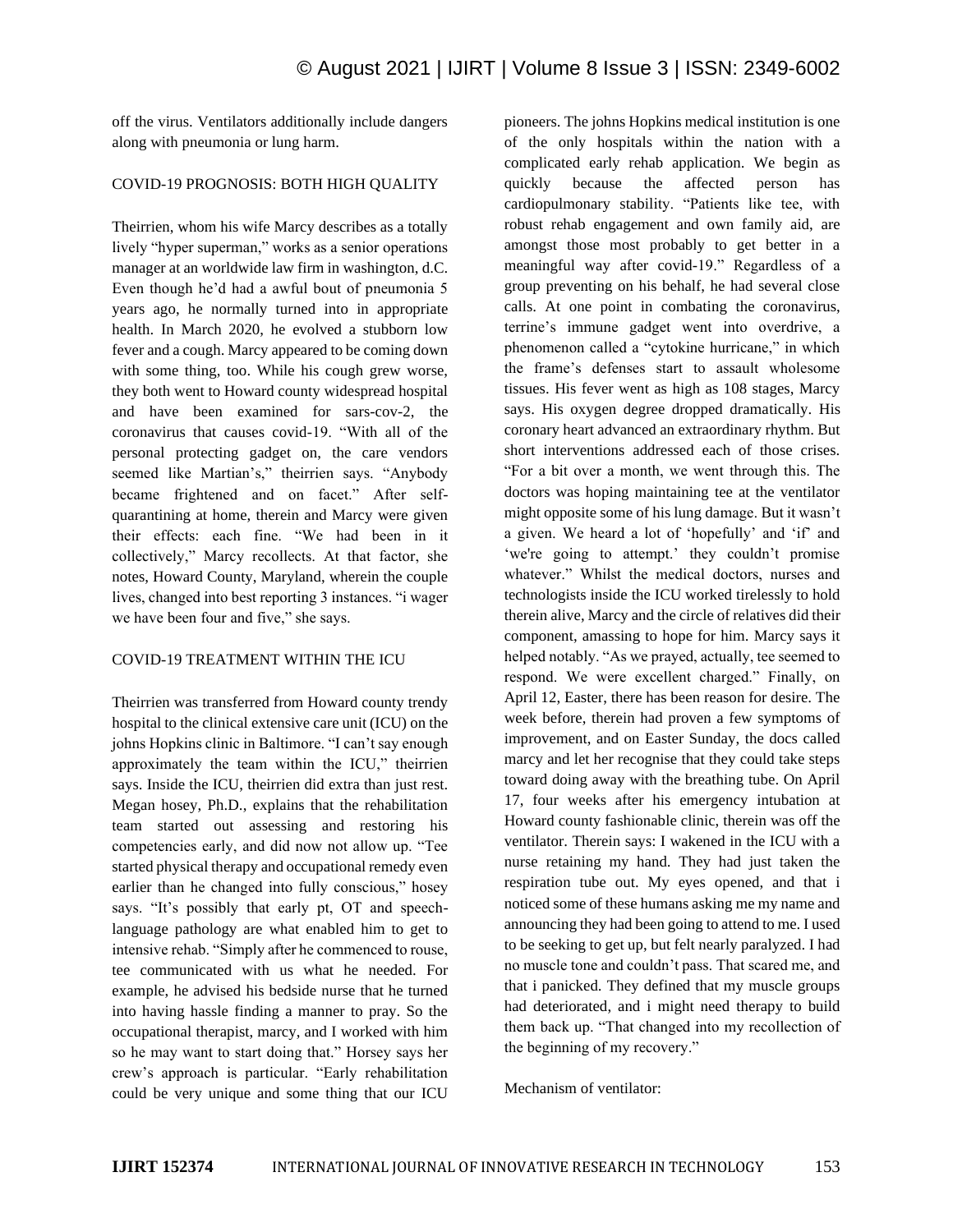

Fig. 1 Block diagram of ventilator

Components of a mechanical ventilator

To make a terrific bodily structure layout for an ICU ventilator, we Want to recognize what components are going to live in the structure. A mechanical ventilator consists of 3 primary classes with safety Functions as listed below:

# 1. Strength resources

- a. Fuel deliver
- b. Electricity deliver
- 2. Manage of fuel delivery
	- a. Fuel blender
	- b. Inspiratory glide regulator
	- c. Humidification system
	- d. Patient circuit
	- e. Expiratory strain regulator (peep valve)
- 3. Tracking
	- a. Sensors
		- i. Gas attention
	- ii. Flow
	- iii. Pressure

Safety features

1. Gasoline consumption particle clear out

2. Pre-circuit micro organism filter

3. Moisture traps & heat/moisture trade systems

4. Expired gasoline

 5. Detailed evaluation of every issue and assumptions

# A. Energy supply

A nice strain ventilator generally utilizes compressed gas or Electric powered deliver as its electricity supply. Electric ventilators use energy to Pressure compressors which supply compressed air to ventilate the patient. Compressed gas ventilators immediately utilize compressed air and oxygen Furnished via wall gas connections or cylinders in a health facility to ventilate Sufferers, generally, ICU ventilators use compressed gas to pressure inspiratory glide but strength is applied to electricity valves and switches. Compressed fuel-powered ventilators tend to be exceptionally energy-efficient as They utilize electricity simplest to power their valves and manage gadget.

B. Assumptions made in ventilator designing

Considering our ventilator to be used in intensive care gadgets or ICU we Assume that the fuel supply could be furnished by way of either piped wall o2 and air found in maximum health center ICUS or compressed o2 and air provided Using cylinders. Thinking about the ventilator to be non-invasive as it is Cautioned by means of research to be extra effective and less harmful to the patient Being ventilated, it additionally reduces the threat of transmission of the Virus consisting of covid-19 thru the endotracheal tubing. Although, Non-invasive ventilation can also aerosolize the virus which poses a risk To healthcare employees operating in the ICU therefore proper precautions Are required at the same time as ventilating patients. A fantastic stress ventilator requires the supply waft rate possible with the aid of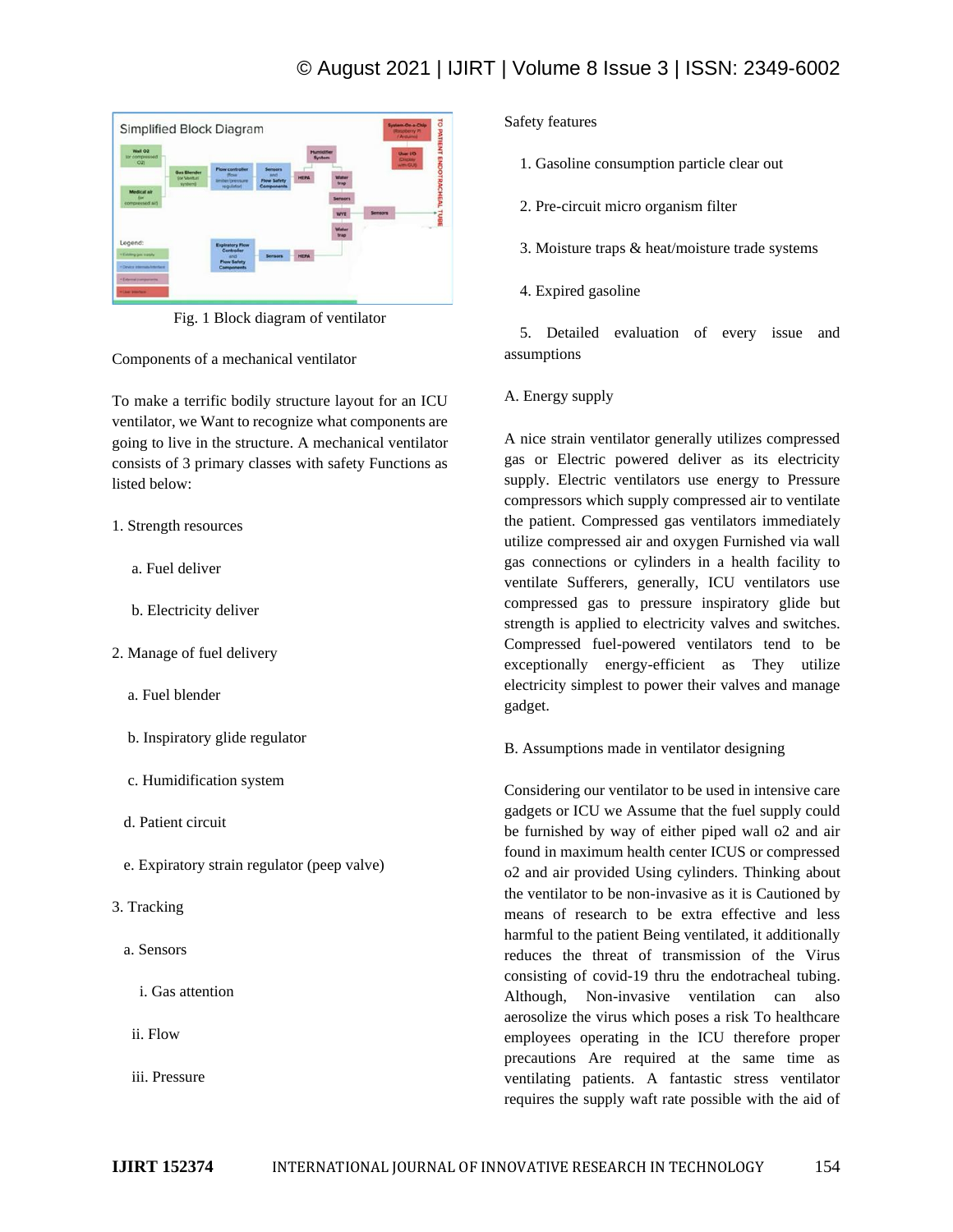the gasoline deliver to be 240 l/min to account for gas leakage around the mask on sufferers' faces. This flow price is manageable simplest via the gas from the wall or cylinder. Based on our assumptions that the inspiratory go with the flow would be Absolutely generated through the gasoline deliver, strength deliver could therefore Be used simplest to electricity the ventilator display, inspiratory, and peep solenoid valves which are electrically activated. The ventilator also includes an in-built battery backup to make certain continuous ventilator. Operation even within the case of sanatorium strength failure.

# C. Manage of gas delivery

A manipulate machine is embedded into an ICU ventilator to make sure that the Breathing sample produced is exactly as determined with the aid of the caregiver. A Manage device enables the caregiver to modify settings of air shipping such As the size and frequency of breath, the effort wished by way of the affected person to Instigate inspiratory and expiratory breath. The exceptional components required are:

1. Gas blender: it controls the combination of air, o2, and anesthetic fuel to be delivered to the patient. In our ventilator, it is required to mixture O2 and air aggregate simplest. This isn't always required in a ventilator if it desires to Be stripped-all the way down to domiciliary model which runs on room air On my own, however on account that we're designing an ICU ventilator it's miles an vital Component that desires to be considered.

2. Inspiratory waft regulator: it guarantees variant of gas glide according To the patient's needs; it is basically only a solenoid valve that Directly attaches to the ventilator. Given that the wall fuel in ICU Piping retailers is provided at a typical strain of four hundred kpa (approximately four atmospheres), it's far a critical thing.

3. Humidification device: it's far a prime requirement in most settings. This could take the form of an lively humidifier inclusive of a device that heats And evaporates water into the supplied fuel combination) or a passive Humidifier which includes a warmness/moisture exchanger. Because we are considering our ventilator to be non-invasive, we will dispose of a humidifier, however it is generally recommended to have one inside the system to lessen the symptoms of chest congestion and dryness thereby Enhancing patient comfort and compliance.

4. Respiration circuit:

It's far the tubing and piping which grants the fuel from the ventilator to the affected person, its key layout features are:

- A. Easy design
- B. Light-weight
- C. Biologically inert
- D. Unmarried-use, disposable
- E. Fuel impermeable
- F. Low resistance to waft and coffee compliance.

5. Expiratory pressure regulator (peep valve): it's far called a solenoid

Valve that controls the expiration of air from the ventilator to majortaina minimal advantageous strain or advantageous give up expiratory strain (peep) inside the lungs in order that alveoli do not fall apart or get close out at some stage in the ventilation method.

D. Monitoring structures

Many positive pressure ventilators contain sophisticated sensors Along with pressure, gasoline concentration, quantity sensors to screen and manipulate the ventilators enter and output to show vital affected person facts onto the built in display of the ventilator. A listing of such Sensors critical in an ICU ventilator unit is indexed beneath.

1. Gasoline concentration sensors: there are 3 sorts of sensors

A. Paramagnetic sensors: the sensor takes benefit of the paramagnetic traits of oxygen. While a circulate of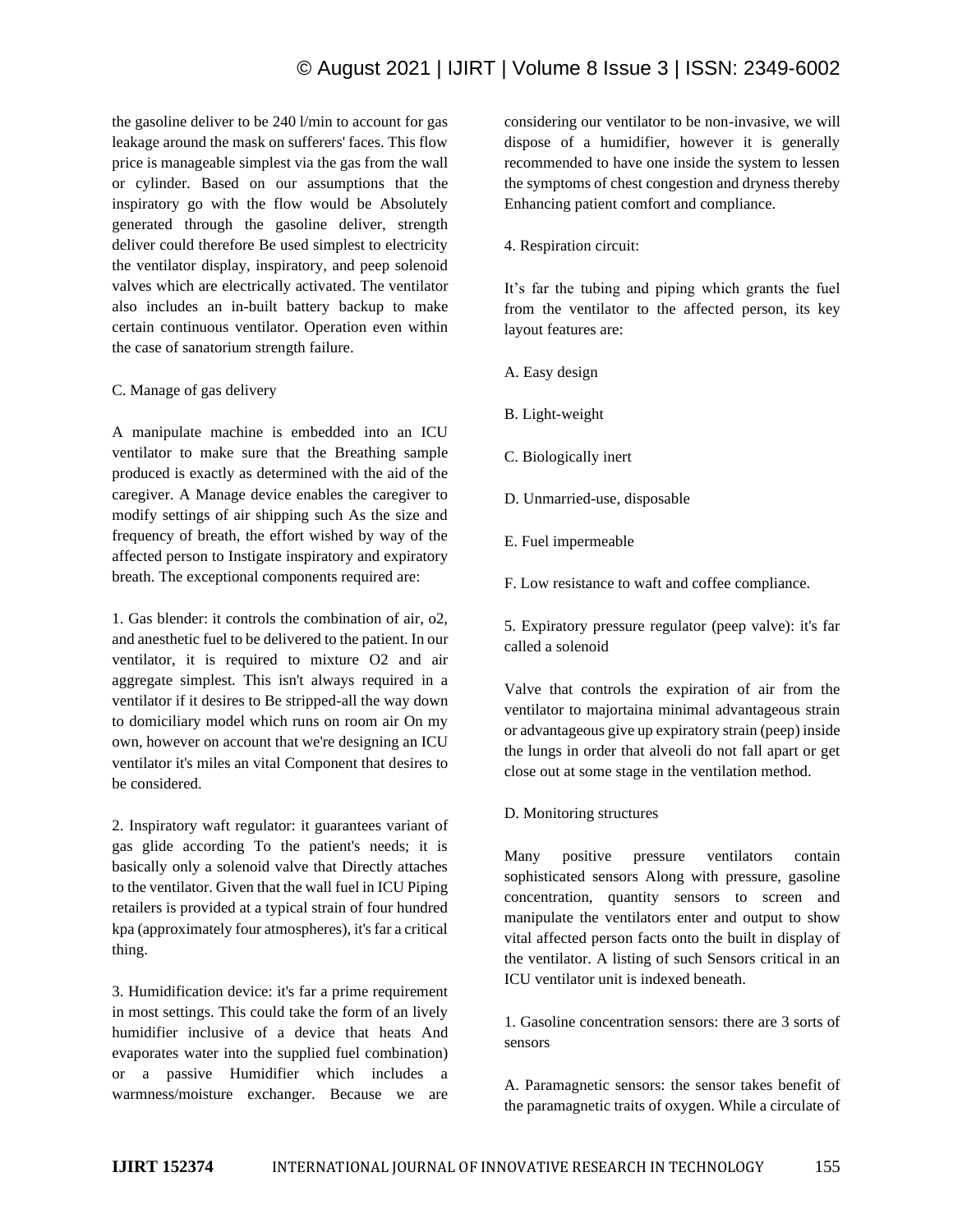# © August 2021 | IJIRT | Volume 8 Issue 3 | ISSN: 2349-6002

oxygen Coming from a sampling line is disturbed (deflected away or to- Wards the sensor) through the magnetic subject produced. This causes a Exchange in the sampling line gasoline stress resulting in a switching Alternate that may be used to come across changes in oxygen concentration. The drawback of paramagnetic sensors is required to direct the Circulate to a parallel "sampling" line which causes a delay inside the Consequences and the delay is proportional to the rate of go with the flow within the Sampling line.

B. Galvanic sensor: these sensors are "oxygen cells" wherein oxygen reasons a chemical reaction throughout a membrane and this reaction produces a voltage within the accompanying electrical circuit. The Voltage directly corresponds to the attention of oxygen in the Flow. A disadvantage of those kinds of sensors is they run out Of gasoline that causes a chemical response in 1–3 years and need to be Replaced. But, this kind of sensor is extensively utilized in numerous ventilators and is with no trouble available. Consequently, we can be using this sensor in our ventilator design.

#### 2. Glide sensor

A. Ultrasonic flowmeters: they're generally used as float sensors In those form of sensors, usually two transducers which characteristic As each emitter and receivers emit ultrasonic waves which mirror From the intervening medium (inclusive of air or oxygen supply) the Postpone in transmission and reflection of the waves corresponds to The waft inside the pipe.

B. Hotwire (or hot movie) anemometry: on this, a platinum twine is heated to a certain temperature and its resistivity is continuously measured. As the air flows over the wire it cools down the wire, hence bringing down its resistivity. The cooling of cord is a predictable phenomenon and the faster it cools down should cause the Calculation of airflow within the tube. We can be the usage of these sensors to Degree the waft of gases at 3 locations, near the inspiratory Valve, near the expiratory valve, and the patient's mouth

3. Strain sensor:

the use of pressure gauge transducers to degree the Resistance exchange in some additives of the diaphragm, which Modifications the cutting-edge via the circuit along with using wheat- Stone bridge transducers are an instance of the stress sensor. This Change in modern is used to calculate the corresponding pressure of Air or oxygen within the ventilator.

### Patient output:

FiO2 (fraction of inspired oxygen): The oxygen concentration can be set by fixing ratios of wall air and 02.

PIP (Peak Inspiratory Pressure): highest level of pressure applied to the lungs during inhalation.

PEEP (Positive-End Expiratory Pressure): pressure in the lungs at the end of expiration. Doctors maintain this level above ambient pressure to improve gas exchange to the lungs.

Breath rate: breaths (complete cycle) per minute.

Tidal volume: the amount of gas expired per breath (lung capacity).

Inspiratory time: duration of inhalation (duty cycle). Or: I:E ratio.



Fig.2 Normal pressure time curve

# Risks of the use of ventilators

As with many medical processes, ventilation includes some risks, in particular mechanical ventilation. The longer someone calls for mechanical air flow, the better the dangers.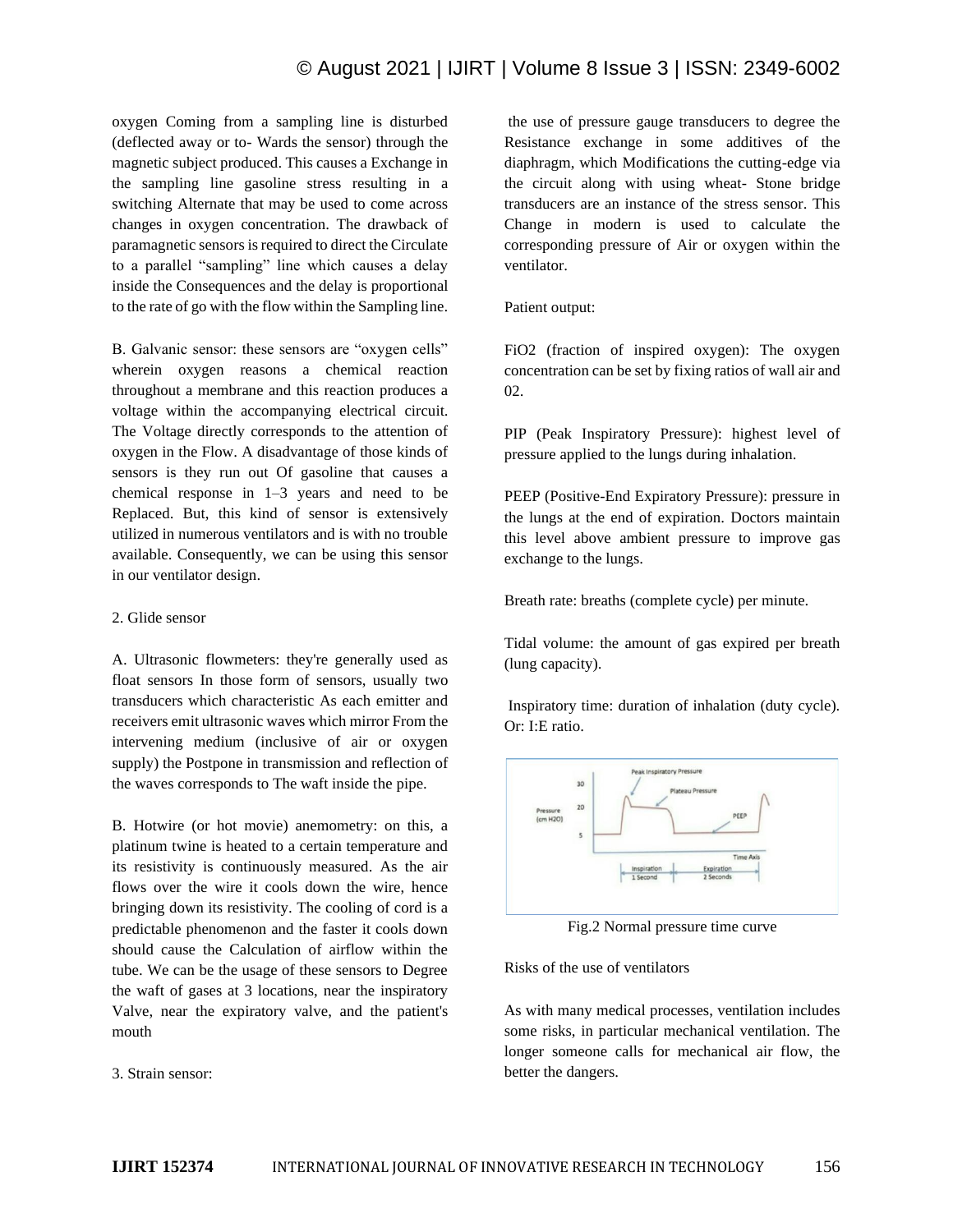# © August 2021 | IJIRT | Volume 8 Issue 3 | ISSN: 2349-6002

Ability complications of the use of a ventilator consist of depended on source:

1. At elastases, which happens when the lungs do not increase fully, reducing the quantity of oxygen that enters the bloodstream

2. Aspiration, or respiration foreign materials into the airways (e.G., saliva)

3. Lung damage that can manifest because of excessive air strain or excessive oxygen ranges

4. Pulmonary edema, which takes place whilst fluid builds up inside the air sacs within the lungs

5. Pneumothorax, which includes air leaking from the lungs into the distance just out of doors of them, inflicting ache, shortness of breath, and — in a few instances — lung fall apart

6. Infections that may encompass sinus infections and, occasionally, pneumonia

7. Airway obstruction

Eight. Lengthy-term vocal cord harm as a result of intubation

9. Blood clots or bed sores because of mendacity in a single role for lengthy intervals

10. Muscle weak point, if a person remains on a ventilator for a long time

11. Delirium, which can cause psychological trauma or submit-disturbing strain disorder

Healthcare people treating people with covid-19 have an expanded danger trusted source of entering contact with the virus that reasons it — sars-cov- $2$  — all through intubation. Medical doctors and nurses can take steps to lessen the probability of these complications.

The stairs include:

1. Carefully tracking human beings on ventilators for signs and symptoms of headaches

2. Adjusting the air pressure and oxygen tiers to fit a patient's everyday tiers

3. Sporting personal shielding equipment to shield in opposition to viruses and prevent their unfold to others

Four. Treating bacterial infections with antibiotics

5. Ensuring patients acquire physical and pulmonary rehabilitation when they leave ICU

Weaning off a ventilator

Whilst someone seems prepared to come back off a mechanical ventilator, doctors first must make sure the individual can breathe independently. They do this through weaning, which includes gradually disposing of ventilator guide. For the duration of weaning, a healthcare professional slowly decreases the quantity of air that a ventilator pushes into the airlines. Whilst the aid stage is low enough, a physician will attempt a spontaneous respiration trial, which determines whether someone can breathe with little or no aid. If the trial is a success, the health practitioner will cast off the breathing tube. It's useful to think about slight, moderate and extreme ailment. Most of the people, upwards of eighty%, will have mild symptoms. Their recovery normally takes a couple of weeks. They might sense horrible, profoundly fatigued, with muscle aches, a awful cough, a fever and chest discomfort. Then, that goes away. Additionally, there are some folks that by no means have signs, who never even understand they had it.

# **CONCLUSION**

Ventilators are devices that help someone's respiration if they may be experiencing respiration failure. There are exclusive kinds of ventilator, which include noninvasive and invasive, that offer varying stages of support. Call for ventilators has increased due to covid-19.It can take time to recover from being on a ventilator. Severe infection can effect intellectual health and physical fitness. Human beings experiencing persistent symptoms after weaning off